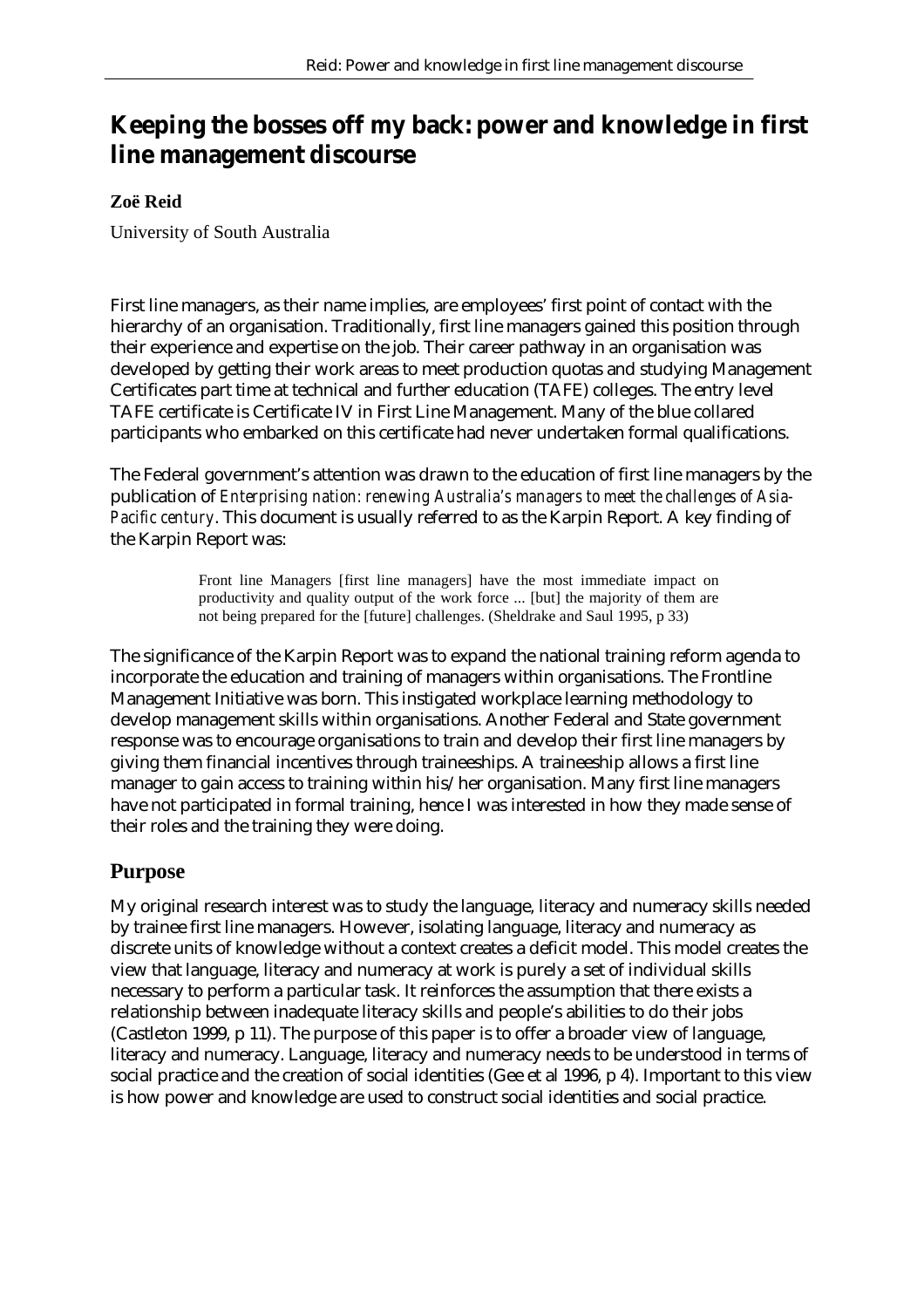# **Theoretical background to this paper**

#### *Social practice*

The concept of social practice places language, literacy and numeracy within social and cultural contexts. Social practices are embodied in the way people, talk, listen, read, write and hold certain values, attitudes and beliefs about the world (Gee 2000, p 1). People create social identities about the way they live and work through social practice.

#### *Discourse*

Another important concept in broadening the view of language and literacy is Discourse. A Discourse is a set of related social practices that includes ways of interacting, listening, speaking, reading, writing and valuing a particular social identity. Gee et al (1996, p 10) use Discourse with a capital D to distinguish it from 'discourse', which means a 'stretch of spoken or written language'. A Discourse is shaped and constrained by social structures, such as education, law and workplaces. It also constructs 'social identities'; relationships between people, and systems of knowledge and beliefs (Joliffe, p 340). Knowledge is knowing the social practices defined by the Discourse, while power is knowing how to use the social practices constructed by the Discourse.

Power and knowledge are not separate from Discourse; they are intertwined and can be used to comply with the Discourse or resist it (Kendall and Wickham 1999, p 51). How power and knowledge is used becomes important when constructing social identities within the Discourse. Power and knowledge is embedded within the social practice. Being 'literate' is being able to use your knowledge of social practices to be part of the social identity defined by the Discourse. I provide examples of this later in this paper when I look at the Discourse of fast capitalism and first line management. It is important to remember that people are not confined to one particular Discourse; there are many ways to operate in society. Each Discourse has its social practice and its literacies. People operate in more than one Discourse at a time. In other words there are multiple literacies.

# **The Discourse of fast capitalism**

Before looking at fast capitalism let us identify the key features of the old work order, or as Cope and Kalantzis (1997, p 28) described, the concept of 'Fordism'. The Fordist organisation used 'mass production' to produce vast qualities of manufactured items, and unskilled or semi-skilled workers to produce them. The management structure was bureaucratic and hierarchical within these organisations (Cope and Kalantzis 1997). Knowledge and skills were broken into bits and pieces. Production workers only knew the tasks required to do their job, not the reasons why their job was important. In this structure, a work area was an isolated community of practice lead by a supervisor. Only senior management knew the whole picture of the organisation (Gee 2000, p 4).

The nature of work has changed. The new work order of fast capitalism has changed organisations.

Gee (2000, p 6) identifies the key features of fast capitalism as:

• The continual emphasis on the flexible transformation of people, practices, markets and institutions.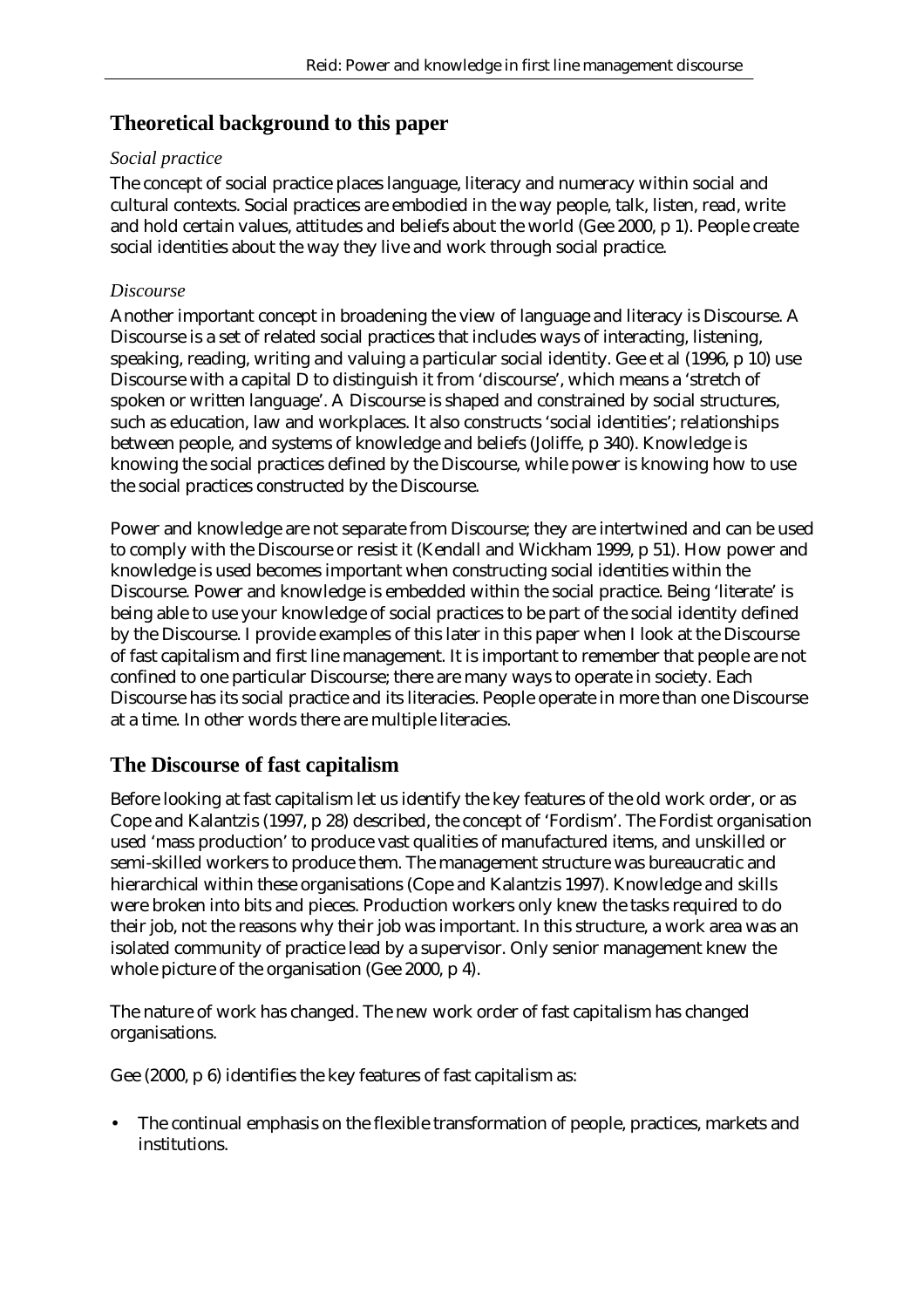- Crossing and destroying borders between people, practices and institutions.
- The creation of a seamless organisation where people are aware of whole process, not just bits and pieces.

The organisation becomes a whole community of social practices. These concepts can be expanded and applied to manufacturing industry by studying the work of Gee et al (1996), who identify the Discourse of fast capitalism in *The new work order: behind the language of the new capitalism*. Gee et al (1996, p 6) identify that this new capitalism is based on the design, production and marketing of 'high' quality goods and services to saturated markets. In order to survive, the developed world has to produce perfect goods and services to 'niche' markets. Fast capitalist texts place 'the customer' as the primary concern of the organisation.

The basis of the Discourse of fast capitalism is the concept of quality put forward by USA quality gurus like W Demming. Striving towards, and maintaining, International Standard Organisation 9000 Quality Standard endorsement has been embraced by manufacturing organisations who want to compete in the global market. This concept places the emphasis on satisfying the customers' needs. 'Serving the customer' becomes the focus of the whole organisation. 'Total Quality Control' and the creation of a quality system enables workers to make decisions on what goods and services from their areas are acceptable to the customer. A smaller, less hierarchical and bureaucratic organisation can respond more quickly to the needs of the customer. 'Lean Manufacturing' ensures that valuable resources like materials, machinery and people are not wasted. If you do the job 'right the first time', rework will not occur, which will result in less waste and increased efficiency in the organisation. This means an organisation can keep its costs down and provide a cheaper product for the customer. 'Just in Time Production' enables a manufacturing organisation to have the right part at the right place in the right time, which increases the organisation's efficiency, enabling a quick response to the needs of the customer.

Fast capitalist texts create the concept of a new workforce and new social practices for the workforce. This workforce is 'knowledge-based' and 'empowered to make decisions about the needs and concerns of their customers'. People work in teams and are multi-skilled. This includes taking on tasks that were previously part of middle management, like recording production numbers and doing quality checks. New social identities are being created by fast capitalism: production workers are team members, supervisors become team leaders, and senior management become leaders. These new social identities create new Discourses too.

# **Constructing a fast capitalist Discourse for first line managers**

In Fordist notions of old capitalism (Cope and Kalantzis 1997, p 28), first line managers were traditionally 'Supervisors'. A Supervisor was like a sergeant in the army, conveying orders about how many products were to be produced and not giving a damn about who produced them or the quality of their production (Clegg and Palmer 1996, p 2). In the new work order of fast capitalism, a 'Supervisor' becomes a 'Team Leader' who uses interpersonal skills to help the team achieve their goals, which include producing the best quality goods and services with no injuries. The construction of a fast capitalist Discourse for first line managers in Australia originated with the *Karpin Report*.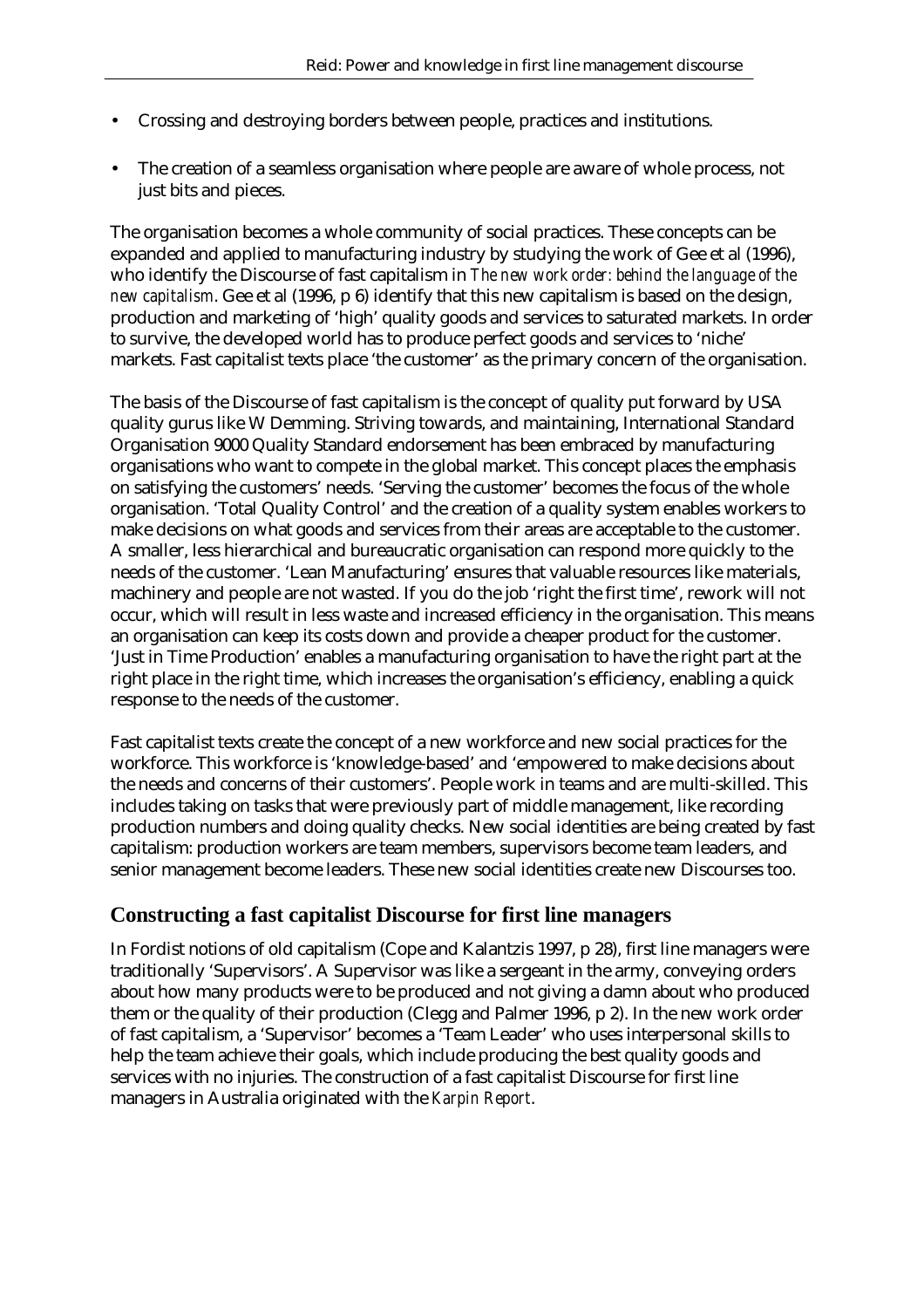#### **First line managers changing role**

The *Karpin Report* was the first detailed Australian study into the roles and skills needed by Australian managers to continue propelling Australian industry into the post-Fordist restructured area of the 'new work order' of fast capitalism. Important to the construction of a fast capitalist Discourse of first line managers is the research conducted by Sheldrake and Saul in their chapter of the *Karpin Report.* They studied the changing role and skill needs of first line managers in 19 Australian organisations by interviewing senior managers and getting first line managers to fill out a questionnaire. They noted:

> The role of First line Managers has shifted from 'cop to coach'. The major responsibilities of today's First line Managers relate to planning the work of teams to satisfy its customers, adhere to corporate values, and meet qualitative and quantitative performance targets allocating tasks and motivating and training team members to give their best. (Sheldrake and Saul 1995, p 667)

The evidence and insights gained by Sheldrake and Saul's (1995) research provided me with a starting point to view the construction of a fast capitalist Discourse of first line management.

#### **The skills and knowledge first line managers need to fulfil their new role in a fast capitalist workplace**

Sheldrake and Saul went on to summarise the skill competencies that first line managers need to fulfil their changing roles

> ... there has been a significant increase in the importance of leadership, communication, interpersonal and learning competencies as First line Managers must establish, explain and win team members' commitment to objectives and priorities, more actively deal with conflict and poor performance, consult with clients and other teams and cope with a wide variety of new demands often requiring that new skills be learned quickly. They must be proactive and resourceful problem solvers with the persistence to follow through to make solutions. (Sheldrake and Saul 1995, p 667)

The key features embedded in Sheldrake and Saul's findings describe the Discourse of fast capitalism. This Discourse focuses on flexibility, change and innovation at all levels of the organisation (Gee et al, p 56). 'Flexibility' means people are required to do multiple tasks in their jobs - the catch phrase is 'multi-skilled'. 'Change' means handling changing priorities and objectives in an organisation to respond to the needs of the customer. 'Innovation' means being able to creatively solve problems that affect quality and efficiency in the organisation.

Sheldrake and Saul went on to identify that the major obstacle to effective organisational change expressed by senior managers and first line managers related to 'the lack of understanding of the need for change and the way in which various components of change were intended to interrelate to produce a new more successful organisation' (Sheldrake and Saul 1995, p 668).

First line managers viewed change as ad hoc, unsystematic and not within their control - and they were not prepared for it. They were not identifying with the organisational social practice of fast capitalist Discourse imposed on them and their work team by senior management. This dilemma is not unusual in the new work order.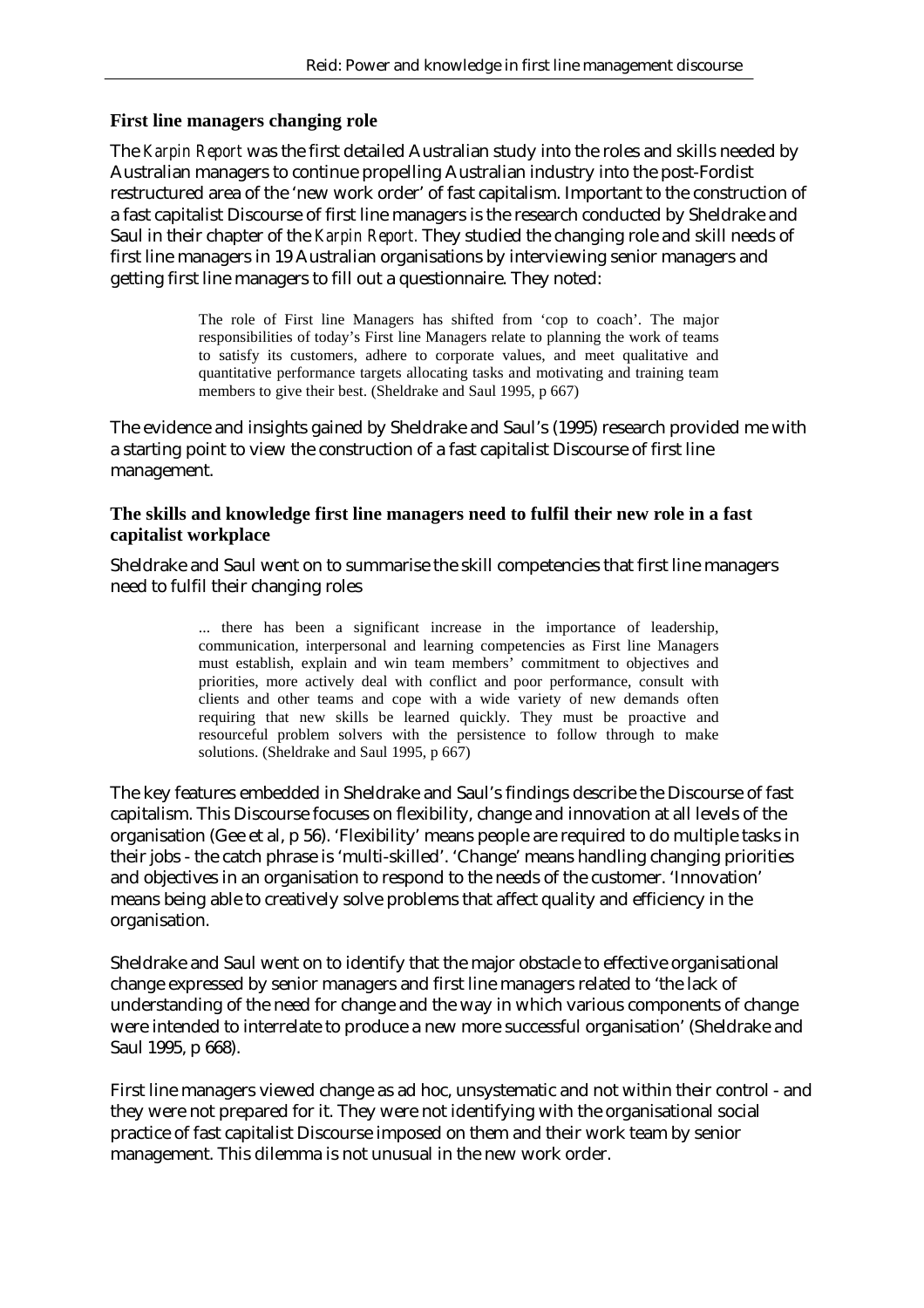In order to overcome this problem, Sheldrake and Saul advocated that the development of first line managers should be an ongoing process that is integrated with the strategic planning and change of the individual organisation. In others words, consistent development of first line management skills needs to be part of the continued re-engineering process within the organisation. This process could be ensured if senior management were more directly involved with the training and development of first line managers. This is a strategy to create the seamless organisation, where common goals and values about the organisation are held by its members.

#### Sheldrake and Saul went on to recommend

... emphasis in skill acquisition should be on developing a flexible set of learning modules that can be readily tailored to the needs of the individual industries, organisations and types of First line Managers. (Sheldrake and Saul 1995, p 670)

The Frontline Management Initiative (FMI) was born from the *Karpin Report*. FMI promotes the training of first line managers through workplace learning methodology. First line managers would be coached and mentored into the visions and missions of the organisation by senior management. They would participate in the direction of organisational change through action learning sets. In the Discourse of fast capitalism, this methodology is contributing to the replication of the seamless organisation, with 'shared values', 'common sense of direction' (Cope and Kalantzis 1997, p 122), and the creation of a learning community. The FMI may provide the model for the transformation of management in an organisation into responsive members of the fast capitalist, globally competitive new work order. The reality can be different. Workplace learning methodology requires time and an open-ended structure. These are commodities which are difficult to obtain in the ever changing dynamic, lean workplace. First line management training has been outsourced.

The Discourse of fast capitalism seeks to create and sustain social identities tied to distinctive ways of thinking, interacting and valuing. Sheldrake and Saul identified the fast capitalist Discourse of first line management through identifying the new roles (social identities) and skills (social practices) required. Workplace learning methodology is a mechanism which can replicate the organisational culture and is an important part of the Discourse. Mentoring and coaching by senior management would ensure that first line managers become 'people like us' within the organisation. Workplace learning has been promoted by both State and Federal governments and management schools. However, as Gee et al (1996, p 56) state '... in the case of any Discourse we can make a distinction between the espoused goals and what is emerging in practice'.

# **Data for this structure (methodology)**

The evidence for this research is essentially qualitative and gathered from June 2000 to December 2000. It is drawn from extensive, formal and informal discussions with colleagues at Workplace Education Service, my own workplace practice, and trainee first line managers in three sites covering manufacturing and community services. A 'trainee', in an industry context, is a person who is learning a new set of skills and knowledge (competencies) which is linked to a formal qualification. Until December 2000 the Federal government allowed organisations to access traineeship financial incentives for existing employees. Many organisations embarked on traineeships to access formal qualifications and develop the management skills of their current first line managers.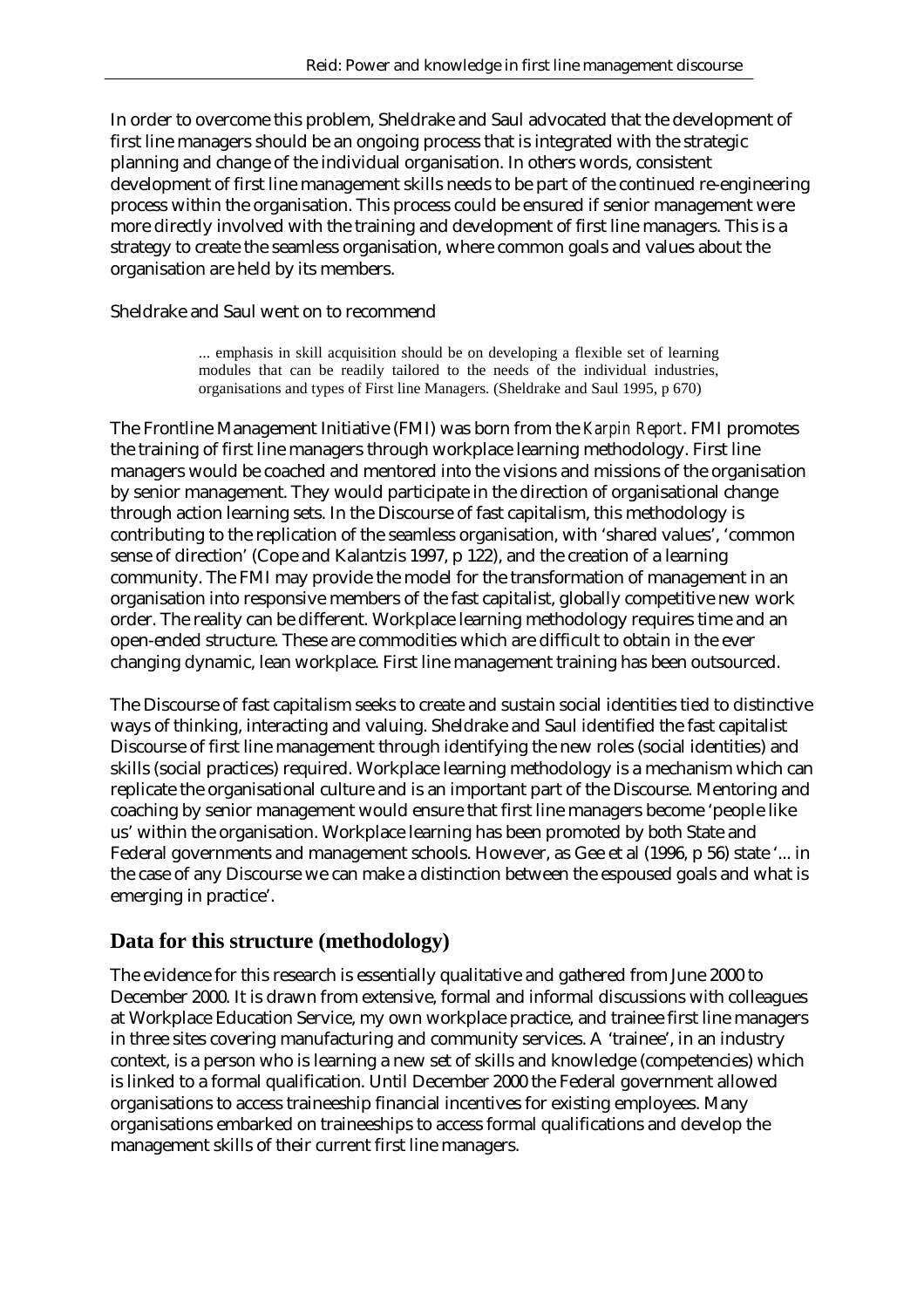In order to access first line managers' opinions from a cross-section of workplaces, I used these three broad questions. These questions were used as springboards for discussions on training and first line management.

- 1. What kind of training would be helpful for you in the workplace?
- 2. How will it help you in your job?
- 3. What will be different as a result of the training?

I used this information to identify the social practices that first line managers construct in forming their own social identities in the Discourse of first line management. Sheldrake and Saul (1995) provided me with a starting point to view the construction of a fast capitalist Discourse of first line management. Their evidence, both quantitative and qualitative, is crucial in identifying the dichotomy between what is supposed to happen and what is actually happening in the Discourse of first line management.

#### **The social position of first line managers within the Discourse of fast capitalism**

The organisational fast capitalist Discourse is constructed by senior management within the organisation. In this Discourse the shopfloor or work area is seen as part of the organisational Discourse, not a separate community of practice (Gee 2000, p 6). The construction of this Discourse does not acknowledge the social structure of the work area and the social practices a first line manager engages in order to enact her/his power and knowledge. First line managers' power and knowledge in both Discourses is constructed through their social identities on the shopfloor. In this study, a first line manager identifies the knowledge of work practices that are needed in their job:

'You've got to keep the bosses off your back'.

In other words: do the tasks that you are required to do, so senior and production management will not complain. However, this view does not acknowledge the social identity and practices first line managers have within their own work areas. They are the key holders of power and knowledge about their section, through the allocation of tasks and being the interface with senior management and production. They can be viewed as knowledge filters to their work teams (Gee et al 1996, p 38). Their power is based on the social practices and constructs of the shopfloor. First line managers' social identities on the shopfloor construct their social identities within the Discourse of management. The social constructs of the Discourse of first line management straddles two Discourses: the Discourse of the shopfloor and the Discourse of management within an organisation. They are the interface between senior managers and the shopfloor. First line managers can be acted upon to get people in their work groups to comply with the organisation's direction, like the requirements of 'Total Quality Control' or 'Just in Time'. The data collected in this study suggests first line managers' current social practice in the Discourse of the work area is determined by the following themes:

- 1. Downsizing and the casualisation of the workforce;
- 2. Compliance to government legislation; and
- 3. Satisfying the productivity outcomes of the organisation.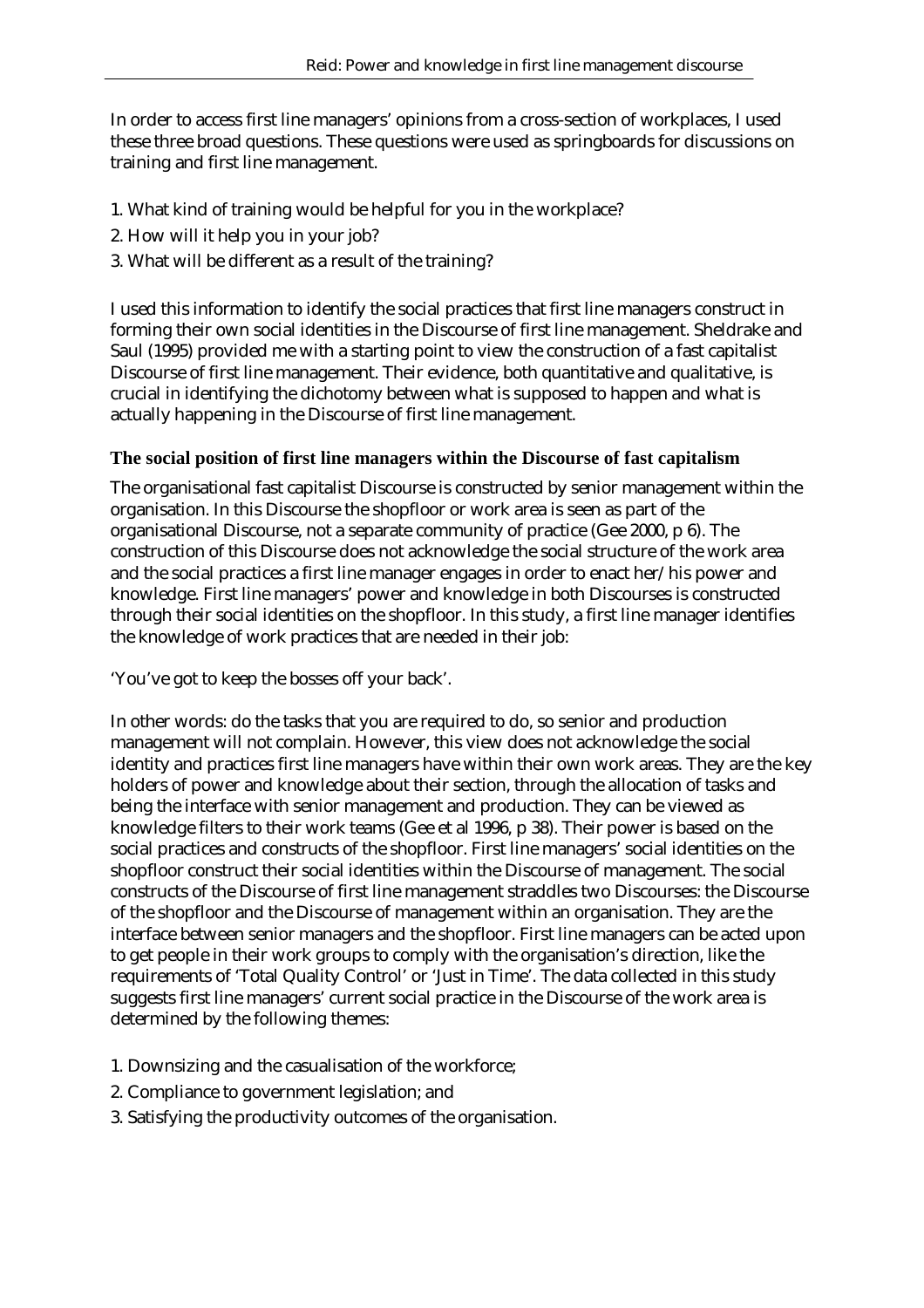The following discussion captures these three trends in the context of a shifting framework for workplace learning, which has been articulated by Sheldrake and Saul. The point of this research is to show how conditions for training have changed over the last five to eight years.

#### **1. Downsizing**

In sites covered by this research, the impact of organisational downsizing and casualisation has had the most dramatic impact on first line managers. Downsizing is not the overt dismissing of groups of workers as happened in the Fordist notions of industry. Downsizing is achieved through natural attrition and not replacing workers who leave an organisation with permanent employees. A number of the first line managers taking part in this study observed that when an older, experienced worker retired from the organisation he/she was replaced by casuals. Downsizing and the casualisation of the workforce on the shopfloor has brought about the most dramatic changes to the social practices of first line managers since Sheldrake and Saul did their study. Their research was completed in the early 1990s. What is striking about the first line managers they questioned is that the majority of teams these first line managers lead were stable and permanent. Downsizing was from the ranks of middle management, not the shopfloor (Sheldrake and Saul 1995, p 694). Middle management downsizing fits into the Discourse of fast capitalism with smaller, less bureaucratic organisations being more responsive to the needs of their customers. Workers in teams can take on these previous middle management tasks; ie learn more skills, and through becoming multiskilled, be empowered to make decisions in the organisation. However, downsizing and the increased casualisation of the workforce undermine fast capitalist notions of teams and multiskilling of the workforce. The casual worker is hired for the shift to fulfil a production need and is assumed to have the skills that are needed to perform the tasks required of them. The concept of skill 'decomposes' jobs into discrete components, without contextual reference to the work area.

The skilled worker appears to be one who can move freely between settings carrying his or her skills like much luggage, and transferring those skills effortlessly into new contexts (Darrah 1997, p 252).

The assumption here is that if a worker has a particular set of skills, he/she can do the job. For example, if you can weld, you can weld in any factory environment. This view does not take into account the context of shopfloor and the particular social practices and social identities created by every different shopfloor environment . The first line managers in manufacturing industries taking part in this research felt the impact of casual workers over the last five years. The topic of 'casuals in the workplace' brought about heated discussions in training groups, because casual workers had to be trained to do the job. A common theme was expressed by a first line manager

> You can't assume anything. Even if they have the skills you still have to show them what to do.

Each shopfloor is a unique community of practice. A casual welder has to learn the social practices of each new shopfloor environment. Some of these social practices include customers' specifications for a particular task, safety hazards unique to the shopfloor or to the task, and 'Who do I need to notify if the equipment does not work'? The first line manager is in charge of the new shopfloor community of practice in which the casual worker participates. The first line manager has to make sure that the casual worker complies to the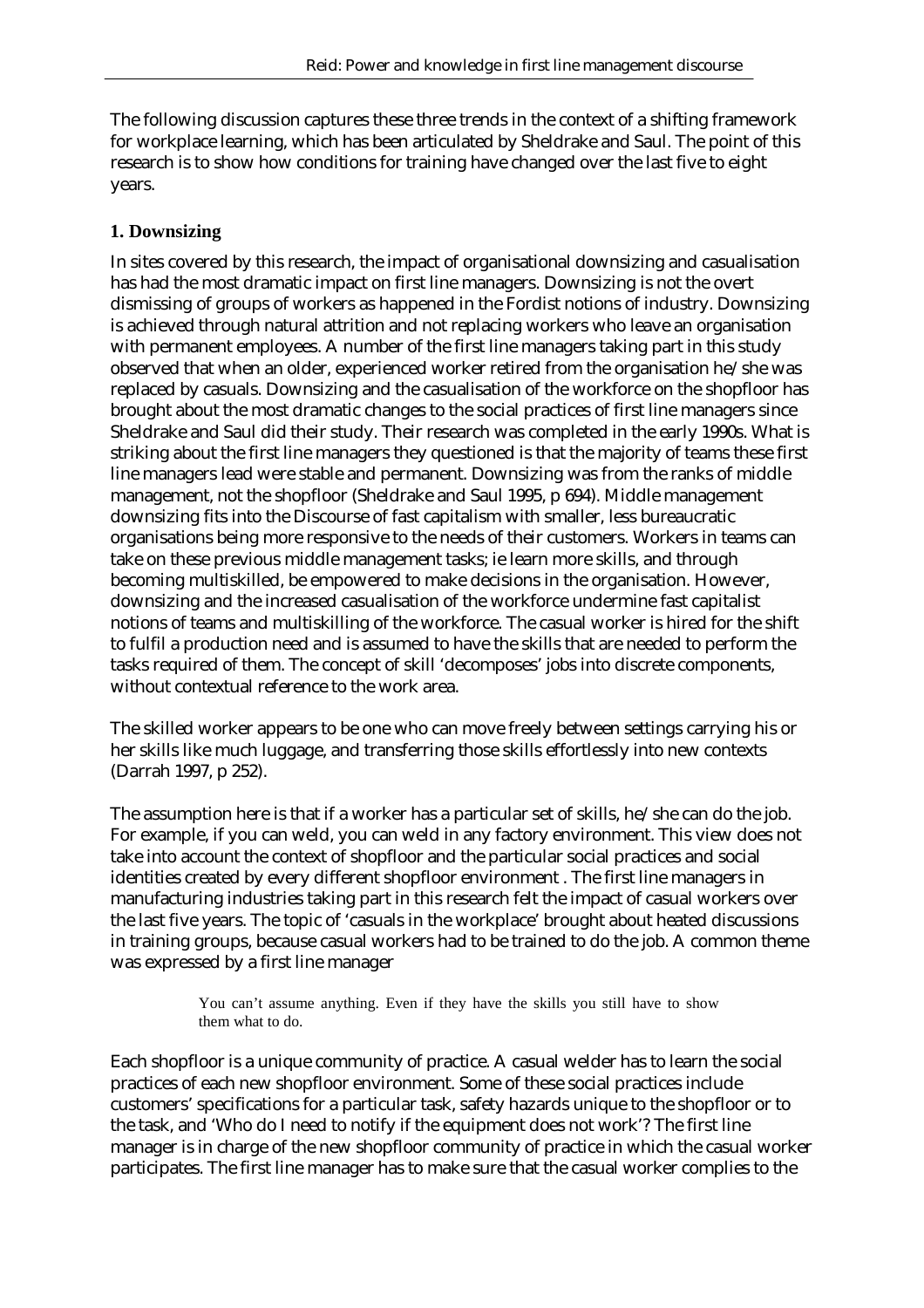social practices created by the shopfloor. As one first line manager in a manufacturing site remarked on the topic of casual workers:

> You train a guy up one day and you don't know if you are going to get him back the next. If you don't get him back you've got to train yet another new bloke. It doesn't matter if they can already weld you've got to make sure they can do the job you want them to do. Besides each machine is different.

The increased casualisation of the shopfloor workforce has highlighted the need for first line managers to know legislation.

#### **2. Government legislation**

The casualisation of the workforce has increased the demand on first line managers to be familiar with OHS&W legislation, Equal Opportunity legislation and the Workplace Relations Act. Compliance to government legislation plays an important part in the dichotomy of the new work order of fast capitalism and traditional work practice. Government legislation promotes Fordist organisation of the power knowledge relationships in an organisation. The role of a first line manager is one of a 'cop' - to use Sheldrake and Saul's analogy. The legislative structure forces social relations and social interactions in the work area. The first line manager becomes legally responsible for social practices.

This dichotomy can be illustrated by looking at part 19, section 3 of the South Australian OHS&W legislation, which refers to the duties of employers and their responsibilities to managers and supervisors. A supervisor in this context is a first line manager.

> An employer shall as far as reasonably practical ensure that any manager or supervisor is provided with such information, instruction and training as necessary to ensure that each employee under his or her management or supervision is while at work so far as reasonably practicable safe from injury and risks to health and monitor working conditions at any workplace that is under the management and control of the employer. (OHS&W Act 1986)

First line managers have responsibilities as outlined in Section 1.3.5 of the Occupational Health Safety and Welfare Consolidated Regulations (second edition, 2000). They have to demonstrate the following:

- make sure they know where their employees are at all times
- encourage employees to report workplace accident and hazards
- pass on information to maintenance about unsafe or damaged equipment
- find adequate tasks for workers returning to work in their section
- ensure that workers are allocated tasks that they are trained to do.

(OHS&W Consolidated Regulations 2000, second edition, Part 1, Division 1.3.6)

The context of this knowledge is the first line manager's team and the production environment. The power first line managers have is the ability to pass on OHS&W knowledge about their team and the production environment to senior management, and conversely pass on OHS&W and production information from senior management to their team. They are performing their traditional role in a linear organisation. This role is reinforced by the OHS&W legislation through legal penalties. In the Discourse of fast capitalism, the creation of a team environment would allow for first line management power and knowledge about OHS&W to be devolved to the team. After all, team members know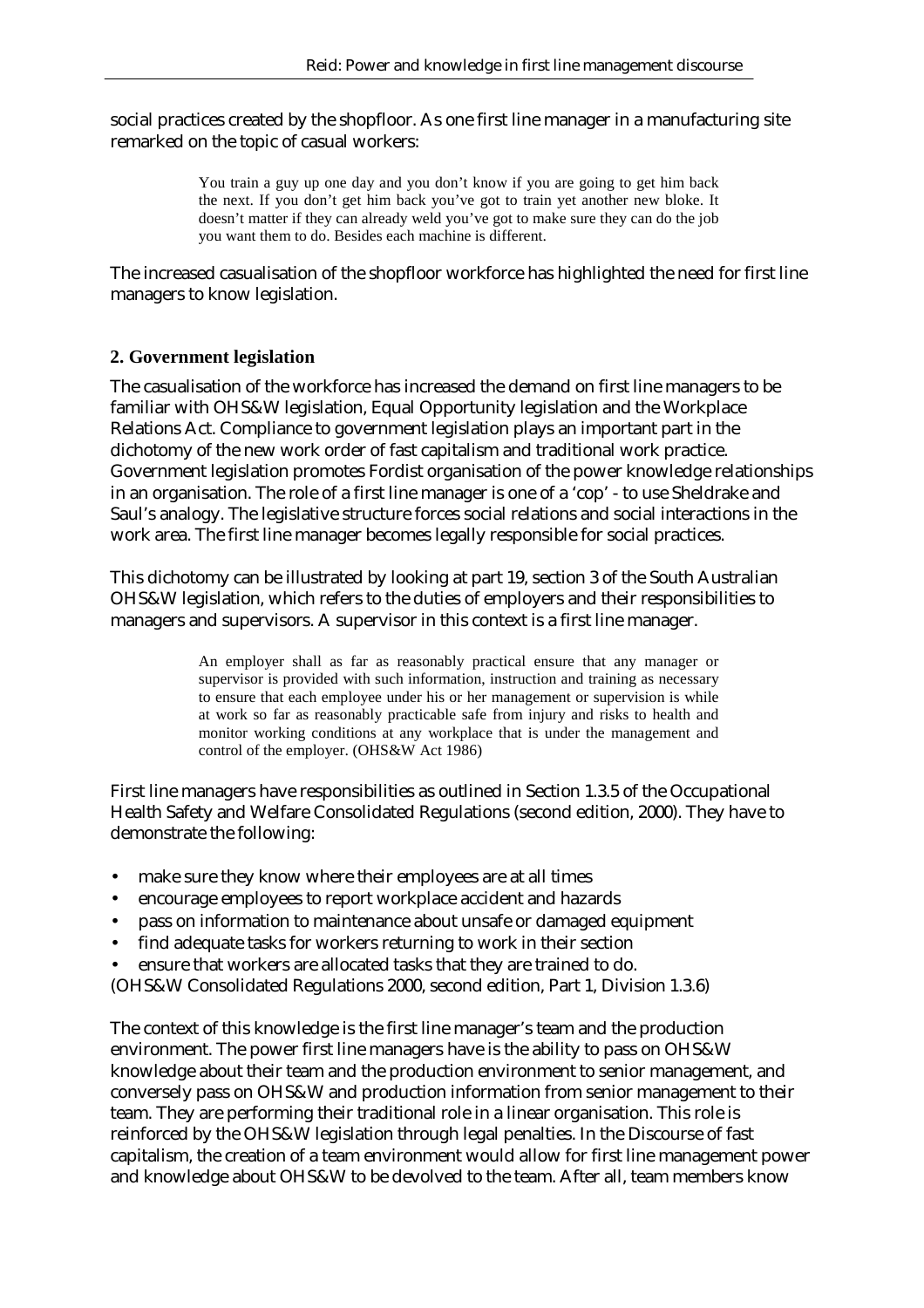their equipment and can perform the skills needed to complete the tasks. However, the concept of a team environment requires a stable, permanent workforce; the devolution of first line management power and knowledge to teams is not possible if the team's membership is constantly changing. The contextual knowledge and power of the workplace environment remains with the first line manager. This contextual knowledge can be as simple as knowing who is the most reliable member of the maintenance crew to get the job done.

#### **3. Satisfying the productivity outcomes of the organisation**

Sheldrake and Saul (1995, p 677) identified that the major concern for first line managers was measuring production units or getting the product out the door. Getting the right product out the door, with no reworks, is still the major concern. This is how their performance is measured, ie whether they can organise their team to produce what is needed, when it is needed, the first time. The assumptions are that the first line manager's team has the necessary skills to do the tasks and knows the standards expected. In the fast capitalist Discourse, getting the product out the door with no reworks is a team responsibility. The team members share the vision and mission of the organisation, and producing a quality product the first time is part of the collective vision for the organisation. The reality is that workers in teams may do the tasks of checking the quality of the product and delivering the right number of parts, but the responsibility for organising and making sure it is achieved is that of the first line manager. This responsibility has become more important with the casualisation of the workforce. Again, the first line manager has to take responsibility for making sure casual workers produce the right part at the right time to the right standard, through making sure that those workers are trained to do the task to the organisation's standards.

# **Training of first line managers or the creation of first line managers' social**

# **identities**

Governments since the 1980s have given organisations incentives to become part of fast capitalism. This was initially done through: Award Restructuring; more recently, the Workplace Relations Act; and through the various evolutions of the Training Reform Agenda. The need for management training became the catchcry of government and industry bodies in the mid- to late-1990s, just as Award Restructuring and worker training was the catchcry of the late 1980s and early 1990s. Training can be viewed as an important part of redesigning and creating a new workplace culture and helping to establish new identities for its participants in the Discourse of the new work order (Castleton 1999, p 13). It can also be seen as reinforcing power and knowledge identities and relationships within organisations.

In South Australia many organisations were attracted to first line management training through a government incentive, a traineeship. This traineeship used the TAFE Certificate IV First Line Management. The Certificate IV is a basic management certificate aimed at the old Fordist-style supervisor (Cope 70). This Certificate became a traineeship at the request of an organisation. The organisation wanted their first line managers to receive training, but did not have the time or structure to implement workplace learning methodology. The Certificate IV in First Line Management provides these trainees with a management qualification in a traditional lock-step approach.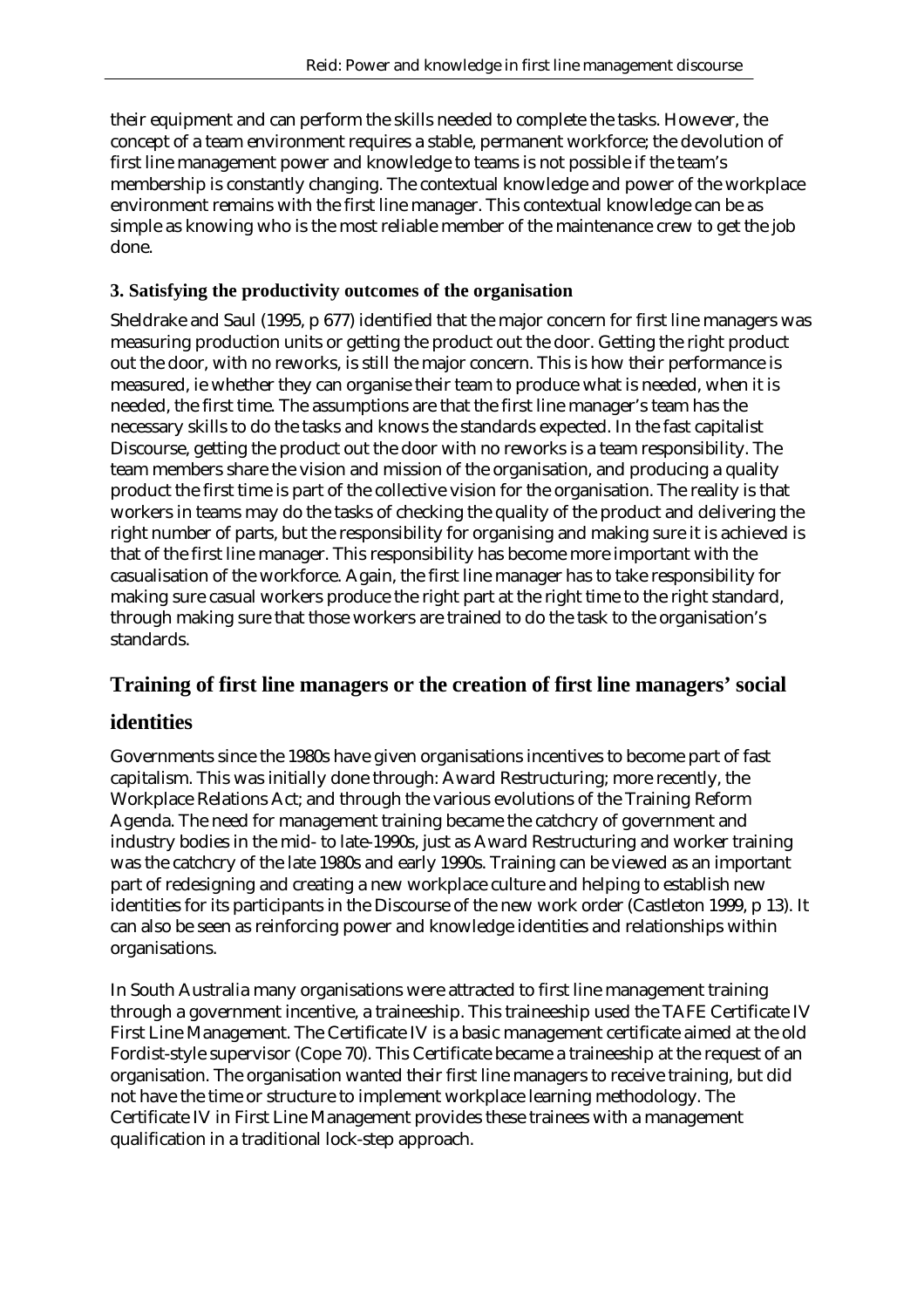Training reinforces the knowledge and power relationships between senior management and first line managers. Senior management can select who participates in the training and contribute to the content of the course. They can shape 'the people like us in the organisation'. However, the training allows first line managers from the same organisation to define their own identities in relation to the Discourse of first line management by sharing social practices. How do first line managers define themselves in relation to the training they are currently doing? Is it any different from what Sheldrake and Saul identified as the skills they require?

# **Creating a social identity of first line management through training**

At the beginning of this paper, I argued that language and literacy had to be viewed as social practice in a Discourse. Training is an important part of designing and creating social identities by giving participants access to knowledge of social practice. It can empower participants to define their own social identities within a Discourse, by enabling them to identity the social practices they need to resist or comply with in the Discourse. In other words, training can give the participants the opportunity to identify literacies they need to operate in the Discourse. This view of literacy seeks to empower participants. The following is a lists of what 35 trainee first line managers define as social practices of first line managers. I have not quantified the responses, and they are in a random order of importance:

- Computer or IT skills this was seen as important to access the paper work and future career options.
- Personal communication skills this was seen as an important part of dealing with senior management and with fellow workers. These skills ranged from public speaking skills and assertiveness to motivating people. (I believe these views reflect the position first line managers have in the current Discourse of fast capitalism; they straddle the organisation and the shopfloor Discourses.)
- Time management, allocating tasks and resource priorities.
- Political awareness within an organisation the fear of the new kid on the block amongst the old guard managers.
- Problem solving and understanding company systems. (I found it interesting that these two social practices were always grouped together by the first line managers.)
- Study skills to access more management training. (I see this as acquiring knowledge of management social practice from outside the organisation.)

# **Fast capitalist social practices in first line management training**

Sheldrake and Saul (1995, p 667) identified the following competencies that first line managers need to fulfil their changing role:

- leadership
- interpersonal communication
- dealing with conflict and poor performance
- explaining and winning teams' commitment to objectives and priorities
- proactive and resourceful problem-solving.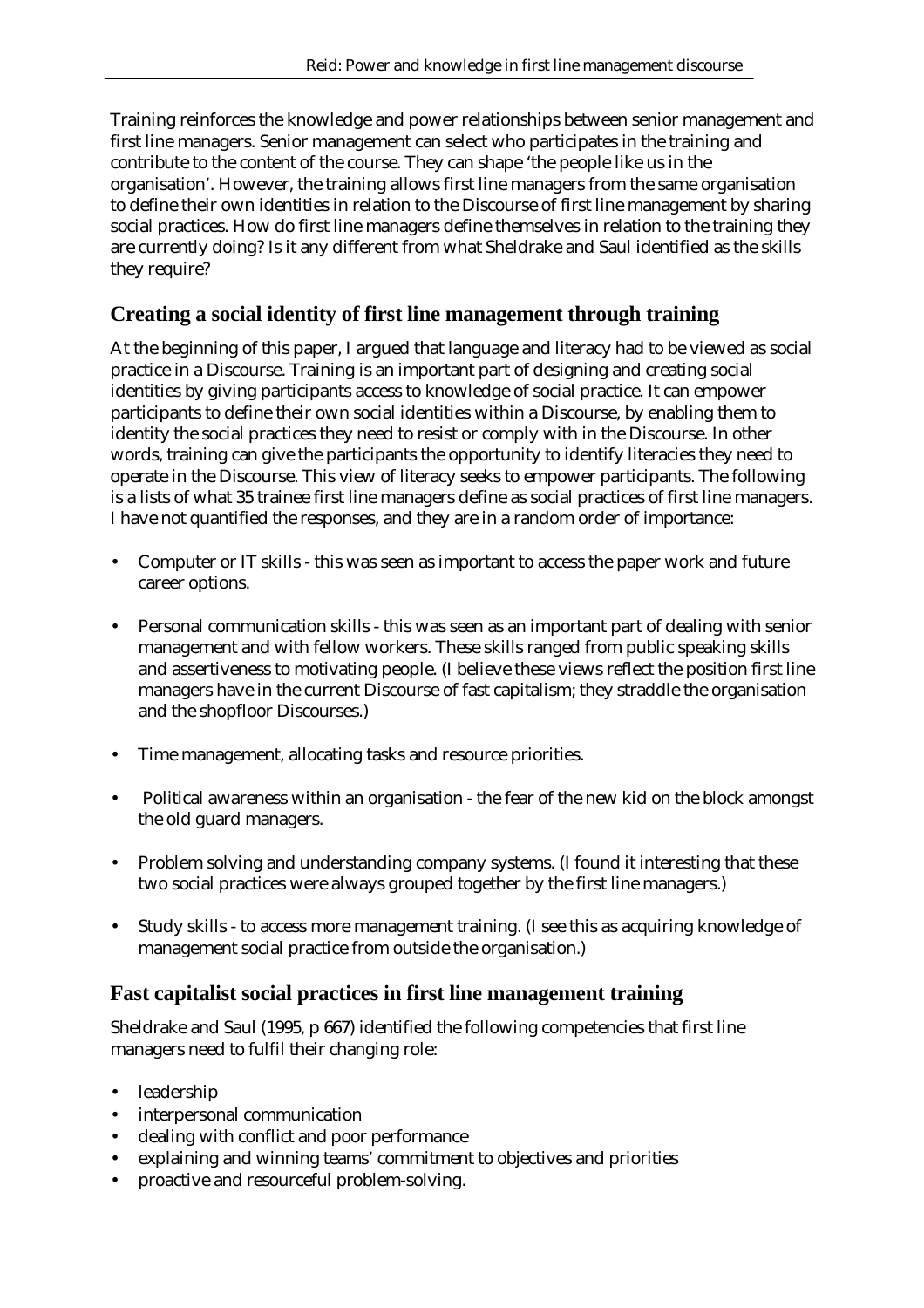These social practices are similar to the social practices I have identified; they are the social practices of the shopfloor. The first line manager's power and knowledge of the shopfloor could be used to get workers to comply with the Discourse of fast capitalism. However, social practices are also defined by the social structure and context of the Discourse. Sheldrake and Saul defined the social practices of the Discourse of first line management where the social structure was constant; a 'Supervisor' could be totally transformed into a 'Team Leader' through workplace learning methodology by senior management, to create the 'seamless organisation'.

# **The Discourse of first line management in 2001 (findings of my research)**

The current Discourse of the shopfloor is determined by:

- Downsizing and the casualisation of the shopfloor
- Compliance to government legislation
- Satisfying the production outcomes of the organisation.

The 'team environment' of the Discourse of fast capitalism is not a reality on the shopfloor. The transformation of the first line manager from 'cop' to 'coach' is restrained by the current constructs of the shopfloor.

### **Implications of this research**

This research offers a broader definition of literacy for educators in the field. It also gives educators and trainers in the field of management food for thought on the construction of first line managers' social identities through social practice. I use the concept of management literacies.

The new Business Services Training Package will be launched in 2002. First line management and frontline management will be incorporated. Will there be opportunities for first line managers to identify their training needs within the package? Will the training being offered by Registered Training Organisations using this Training Package be flexible to accommodate the social practice needs of first line managers in different organisations? This could include short courses linked to the Certificate and the context of the workplace - eg time management - as well as longer, research-based courses that involve senior management too.

I see the opportunity for further research in the context of the 'shopfloor'. In particular:

- Investigation of the impact of a casual workforce on the shopfloor and the 'concept of generic skills'. These are interesting ideas, particularly in relation to Training Packages.
- What follows 'change'? The concept of organisational change has been part of government policy and organisations rhetoric for at least 10 years. It is very important in the Discourse of fast capitalism. Is change stopping, changing direction? Is it good for us? How do we know what has changed?